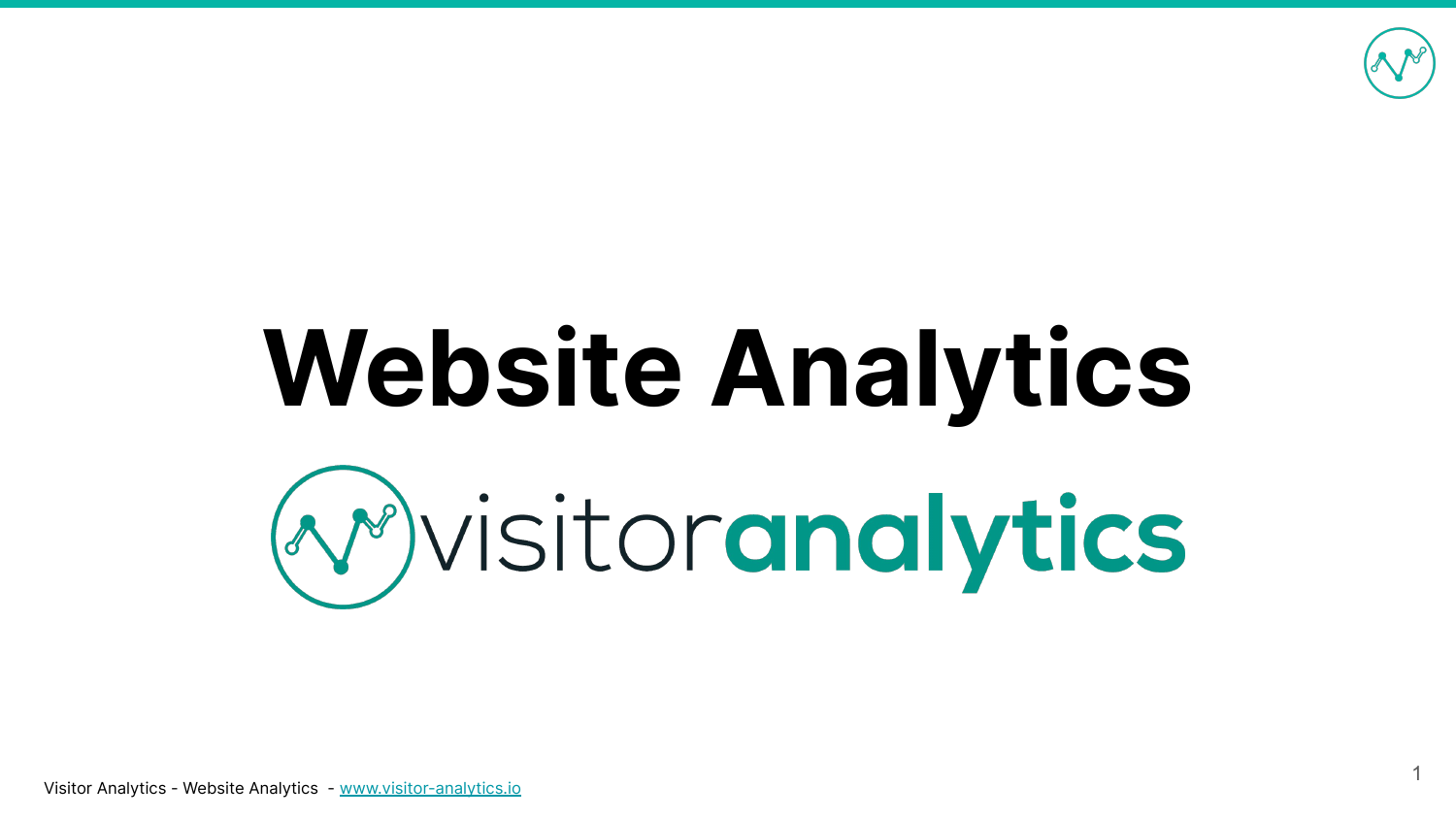

You need to continuously be aware of how the site is performing and how users are interacting with it. And you need to adapt to what you find out. For all of this, you need website & user analytics.We're going to cover three main chapters that deal with website analytics and user insights.

We start by helping you choose the right tool for website tracking, which can make the difference between getting accurate data in a legal way versus truncated data and privacy concerns. We continue by covering all the main metrics and stats to follow in your analytics tool. And we end the chapter with looking at more advanced user behavior insights and what you can learn from them.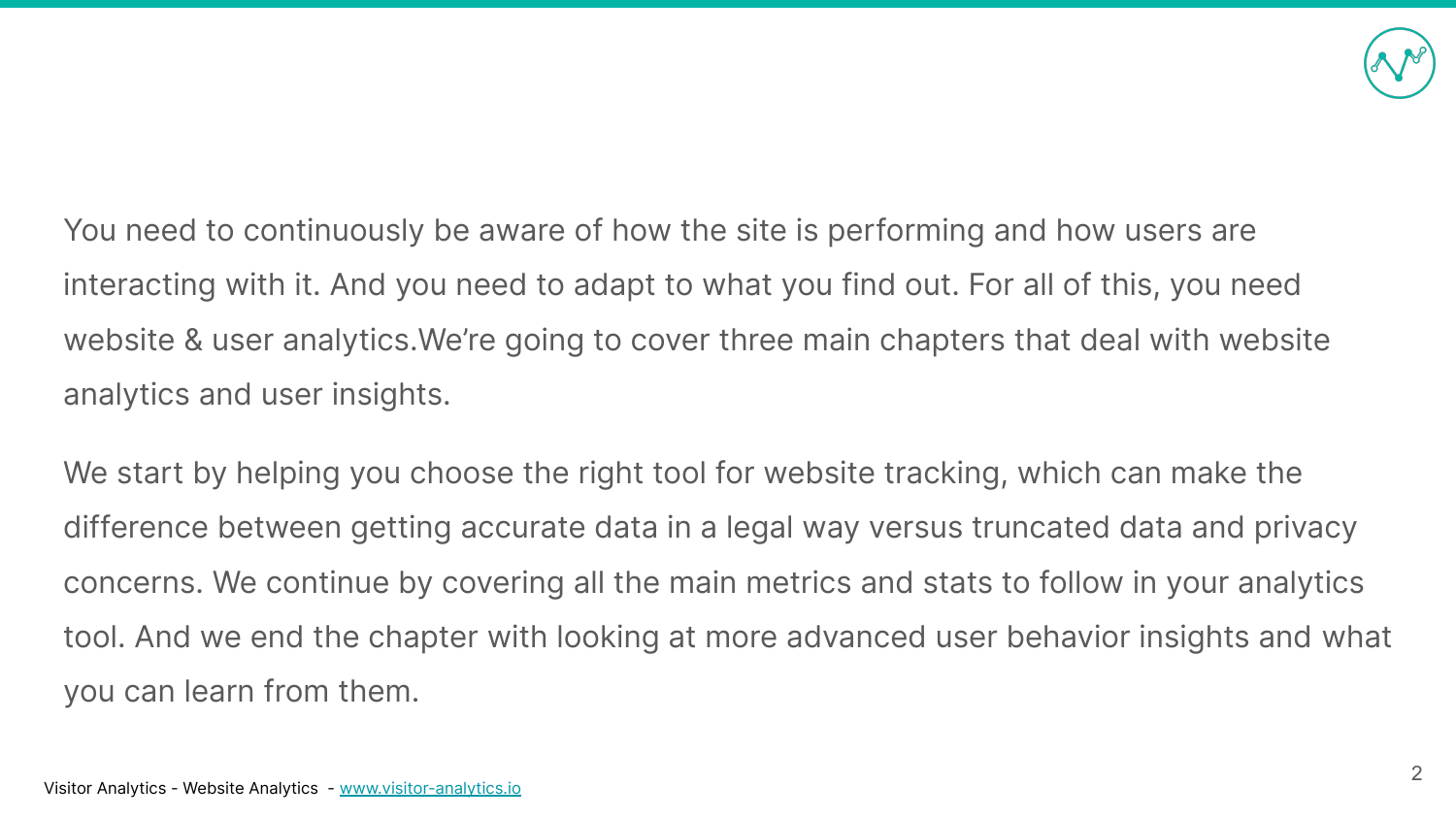

## **MODULE CONTENTS**



Choosing the right tool for website tracking

Metrics and stats to follow



User behavior insights and what to learn from them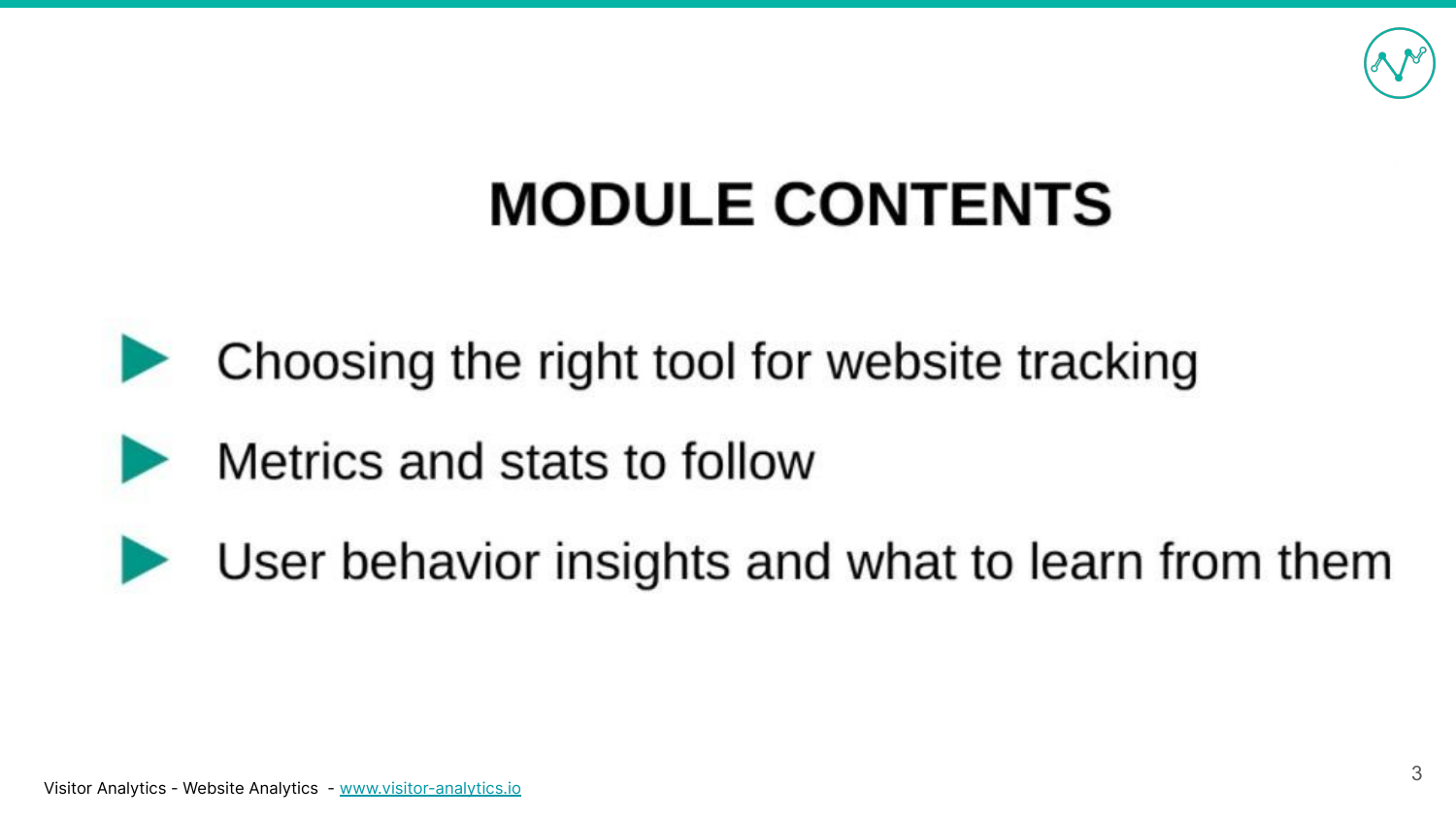

Let's start with a crucial choice of opting for the right tool for analytics. Apart from the big issue of privacy, there is also the complexity of data that needs to be addressed. Some tools and again, I have to mention Google Analytics provide a lot of web analytics data but so much so that it becomes too much, overwhelming graphs and stat charts with tons of numbers. You need to get a certified expert to make sense of it all and there's actually a certification for this specific purpose.

What is that all about? Why complicate things when there are tools available he get you the info you need in a straightforward and effective way and the quality of data could be the same. So, basically, we talk about how the tool presents the data and this can be very important. Also, look into the range of types of data on offer.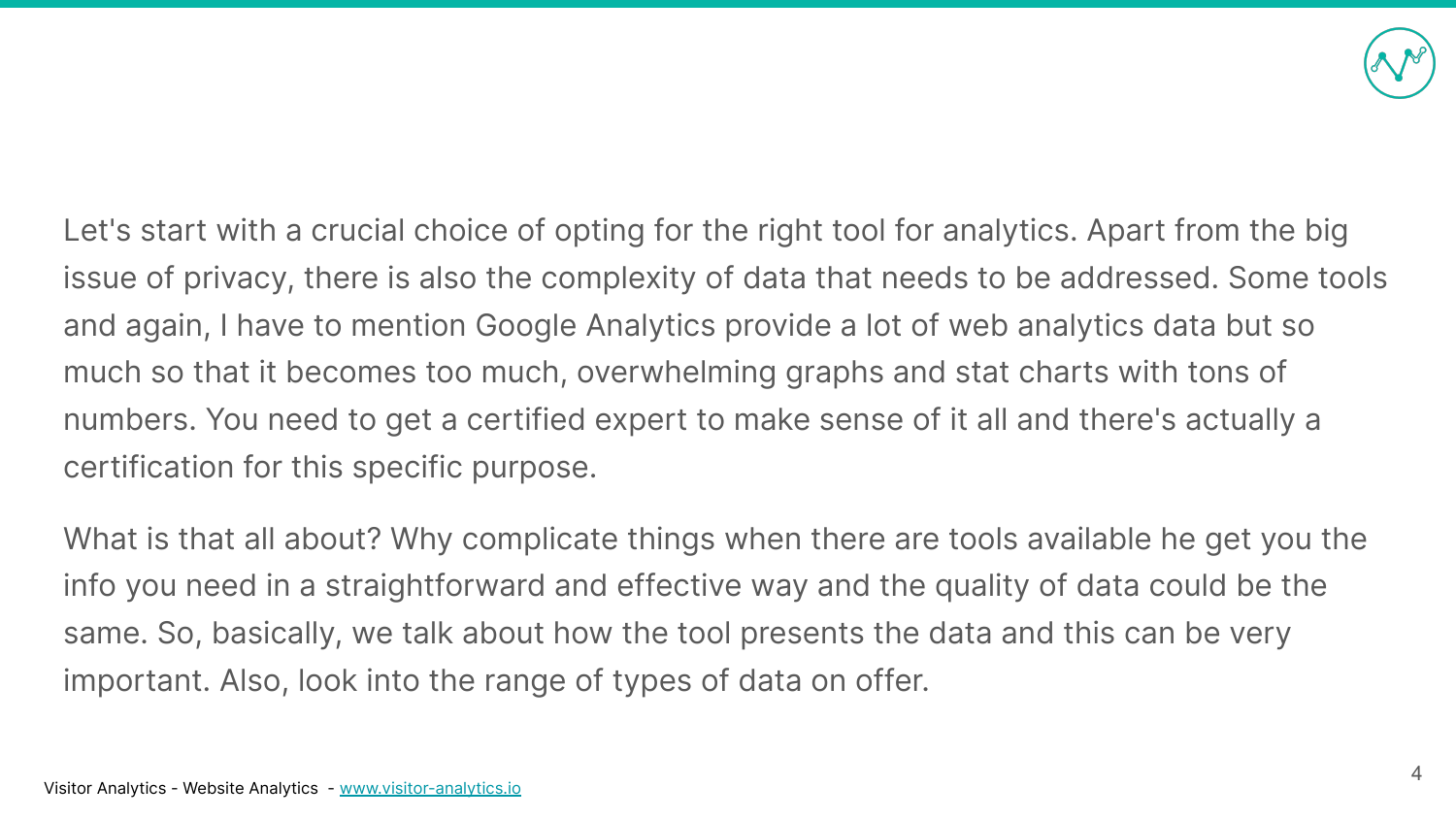

Only some apps offer both traffic stats like the number of unique users and user behavior insights like session recordings and heatmaps. Go with one of those in order to understand the full story behind user journeys going beyond just stats. Do not forget the capacity of the tool to integrate with all platforms: [WordPress,](https://go2page.org/DMPresentation1) [Weebly](https://go2page.org/DMPresentation2), [Wix,](https://go2page.org/DMPresentation3) [Shopify,](https://go2page.org/DMPresentation4) or just plain [HTML](https://go2page.org/DMPresentation5). Before you install, check to see that the app works well with your platform.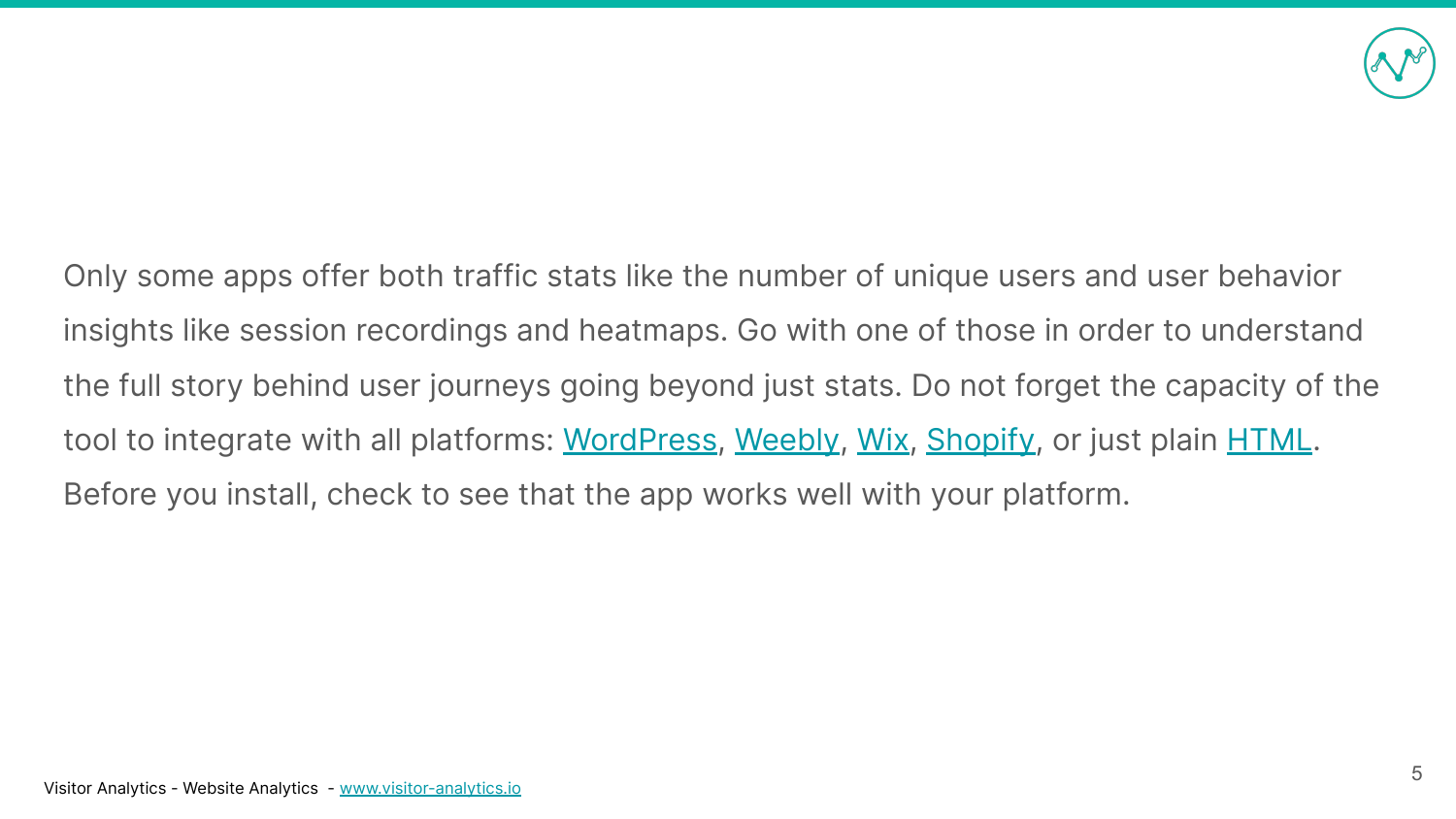

Let's recap a bit. We need a tool that complies with privacy, ideally with cookieless tracking plus one that offers complex data in a friendly way with quantitative traffic stats and user behavior features. Also, one that integrates with your website builder or platform. There is one app that takes all of these and that is [Visitor Analytics](https://go2page.org/DMPresentation6). I know it's not nice to brag. We know it, but leaving all fake modesty aside, we can definitely recommend our tool when you start tracking your visits. Visitor Analytics does not engage in any cross-tracking. Data is not passed on to any other service. So, persons visiting websites that use Visitor Analytics instead of Google Analytics and ensure that users and their activity will not be used or potently introducing advertising activities.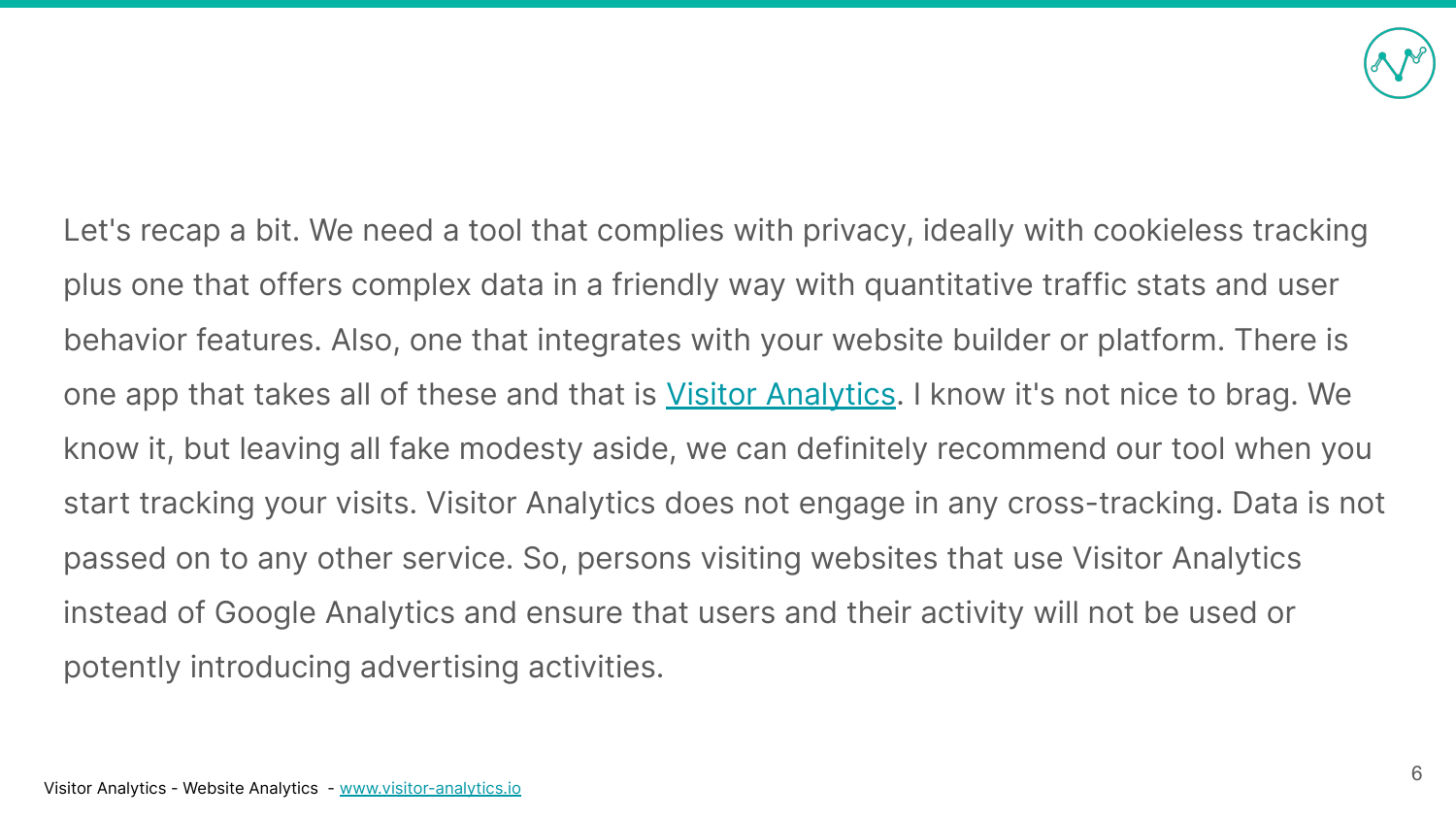

Visitor Analytics does not engage in selling any data and as stated in our **data privacy agreement** to a website owner is the sole owner of the data. He or she can choose to store it, delete it or use it at their own discretion. Visitor Analytics has been working on a [cookieless tracking](https://go2page.org/DMPresentation7) approach that means there is no need to obtain and no cookie banners. There's no risk of finds. There's no risk of getting truncated data because of being blocked by browsers. Privacy of online activities is respected and cross-eye tracking is impossible.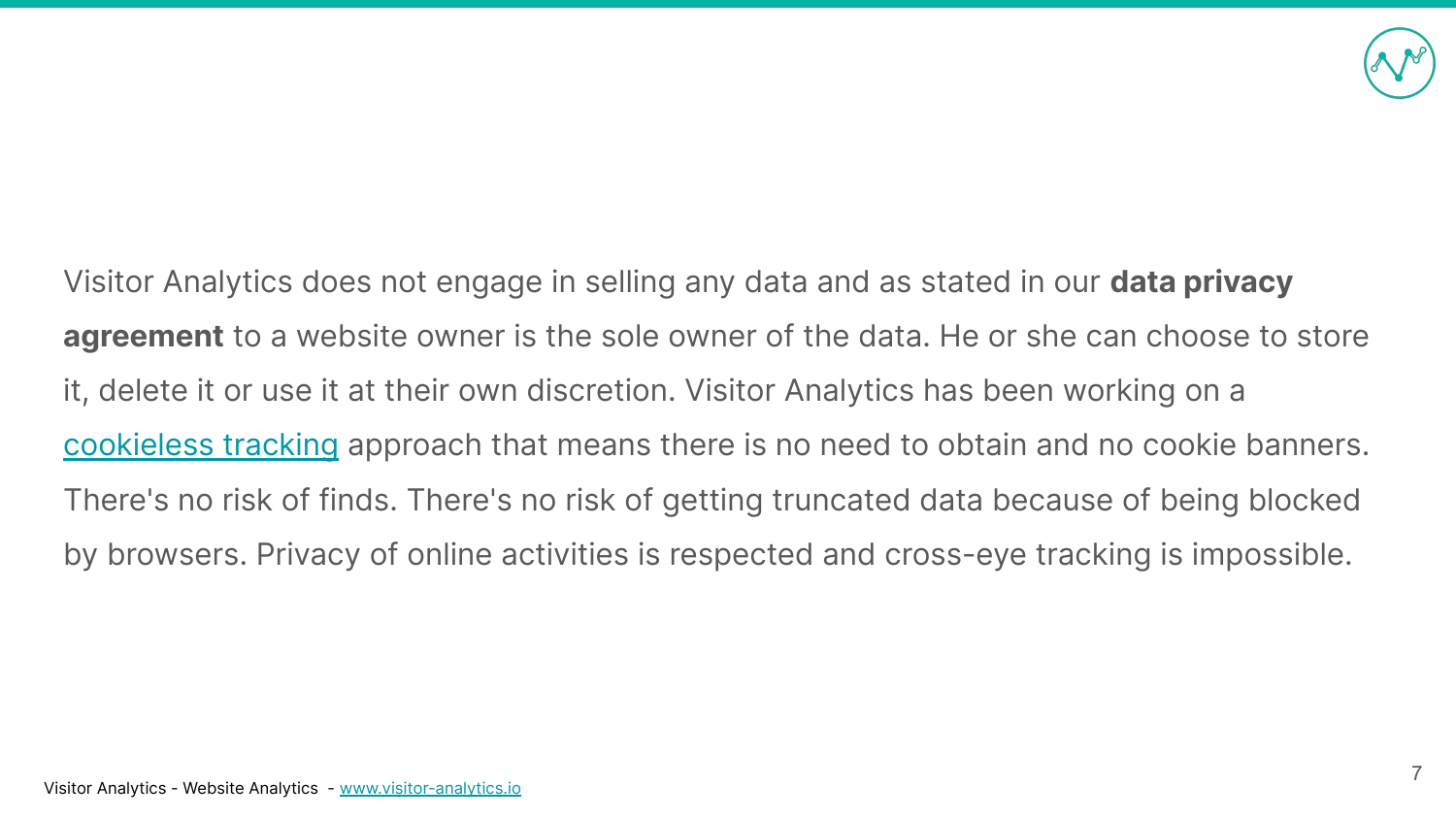

Visitor Analytics works on almost all platforms and on the major ones, it can be easily integrated with one click, as it has dedicated plugins developed for Wix, WordPress, Weebly, Joomla and many others. So, if there's a chance that your platform is there already, then it will be **easy to install** Visitor Analytics on it. Also, why waste time and money on countless tools when you can have everything you need in one place: visitor stats, popular pages, session recordings, heatmaps, conversion funnels and more. Everything nicely presented in a [dashboard](https://go2page.org/DMPresentation8) that uses green and red to show you if the website performance is heading in the right direction or not. No need to be an expert to use it. But if you are one, even better as you can go in-depth with your analysis of data.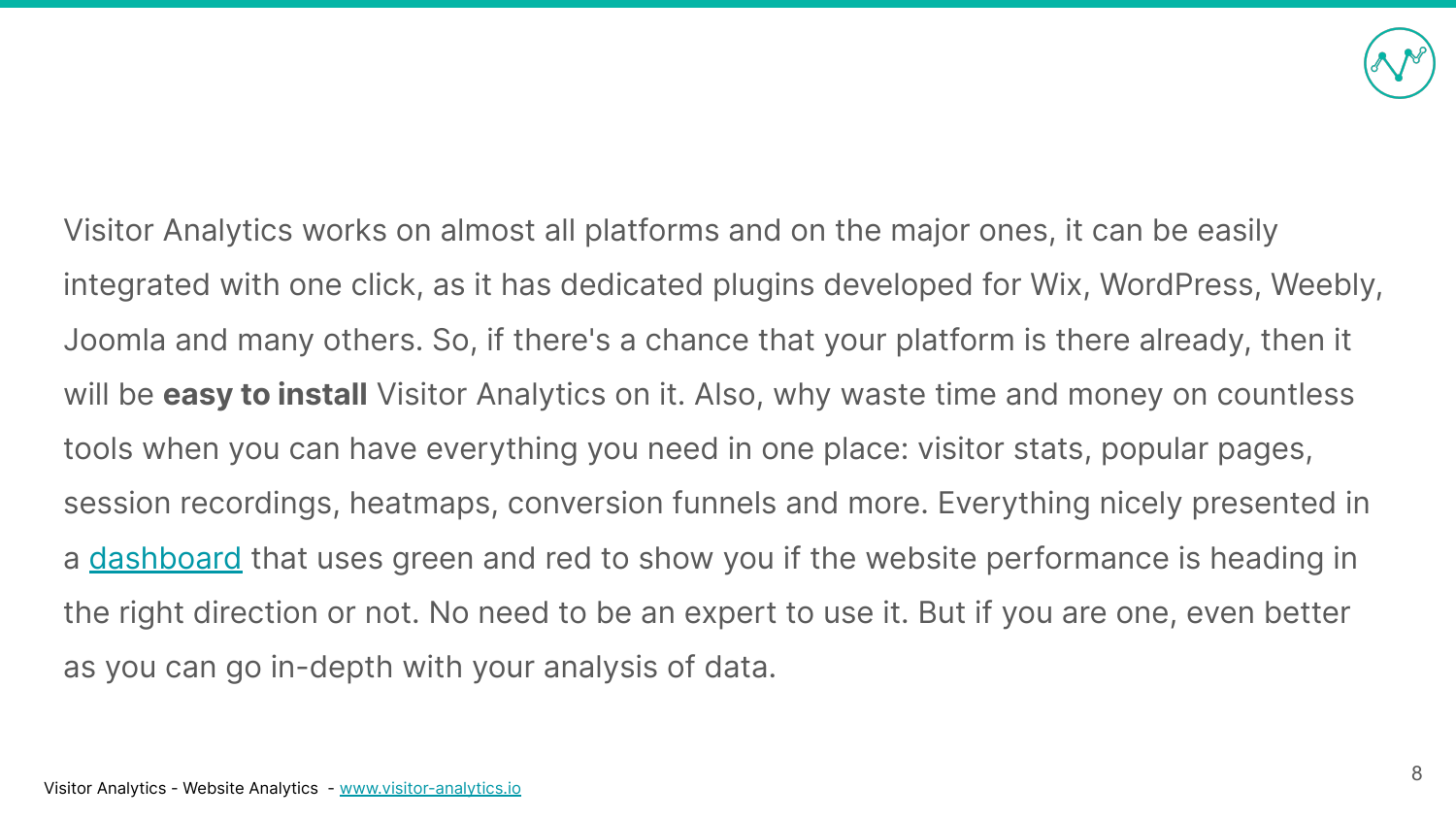

#### **Visitors (Page Views, Unique Visitors, etc)**

If you're a beginner, then you might not know exactly what some of these metrics mean, so let's go through them one by one. First thing you will see in the app there are three metrics next to each other: [visitors, unique visitors](https://go2page.org/DMPresentation9) and page visits. In other apps, they are called page views.

They all show the level of **website traffic**, so what's the difference between them? This is a common issue and not just with beginners. The first stat you tend to look at is the number of visitors who access your site in one day. I can go too, I have select today as a reference. This counts the number of times people accessed your website and had some activity on it in a day. 225 in my example. But one person can visit the site several times a day.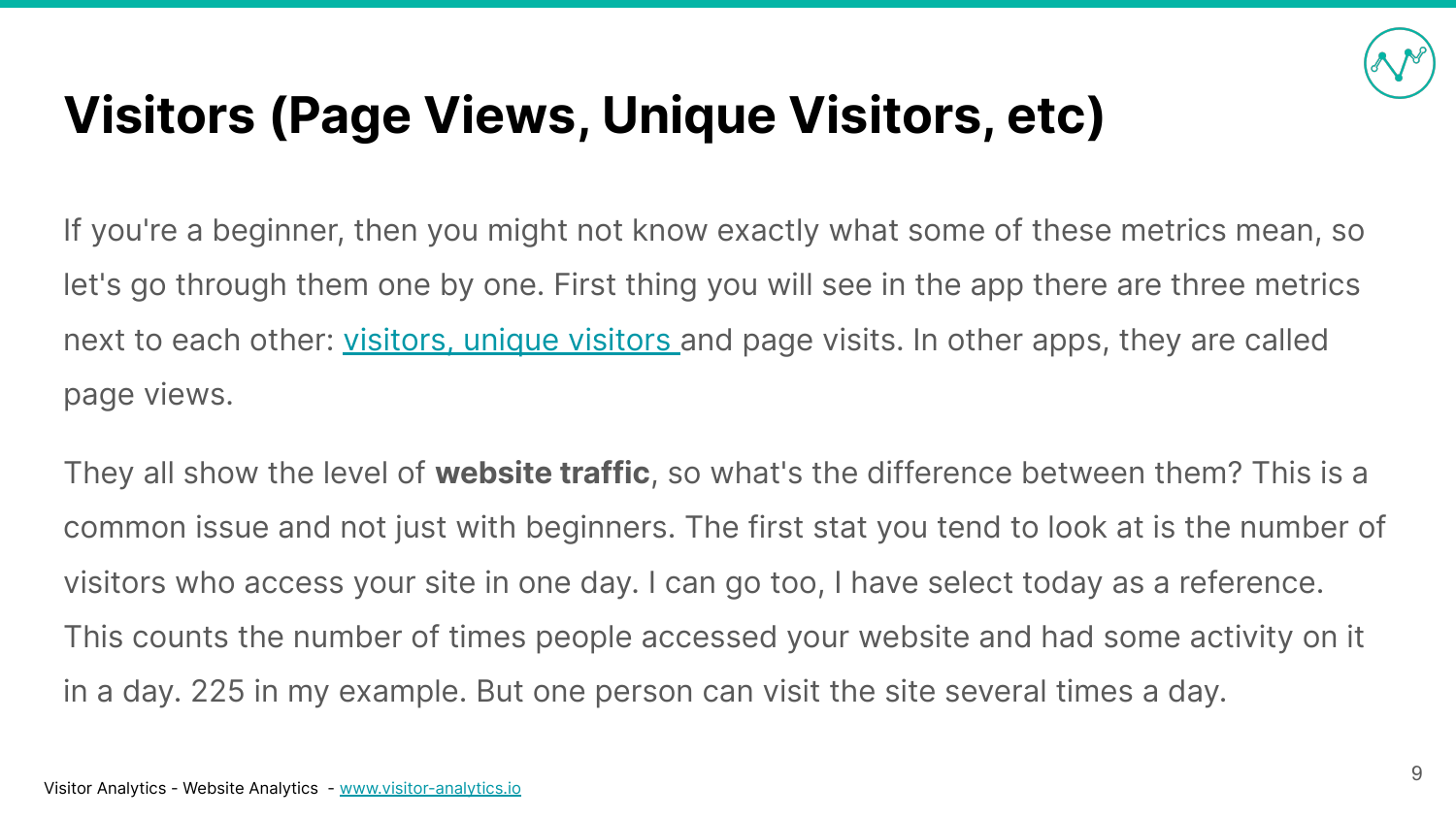

This is why we also need **unique visitors.** This metric takes the IP address into account or in our case, the fingerprint left by the first visit. Therefore, if one person visits the site four times a day, we will kind of count for visitors or sessions but only one unique visitor. Then, there are the visits, the page visits tab. During a session on your website, one unique visitor may access more than one page on the site. Every time a page is loaded, it is counted as a visit or a page view. When the user refreshes the page, it is also considered a page view. So, you could have one unique visitor, four visitors and let's say twenty-three visits all from the same person. The page visits number, in fact, should always be the highest and unique visitors should always be the lowest among the three.

For all of these, in **Visitor Analytics**, you can choose a time frame: today, past week, past month or a custom period of time, actually. Every time you select this timeframe, you will also get a comparison with the previous time frame. If the tile is red you have fewer visitors than before if it's green, you have more.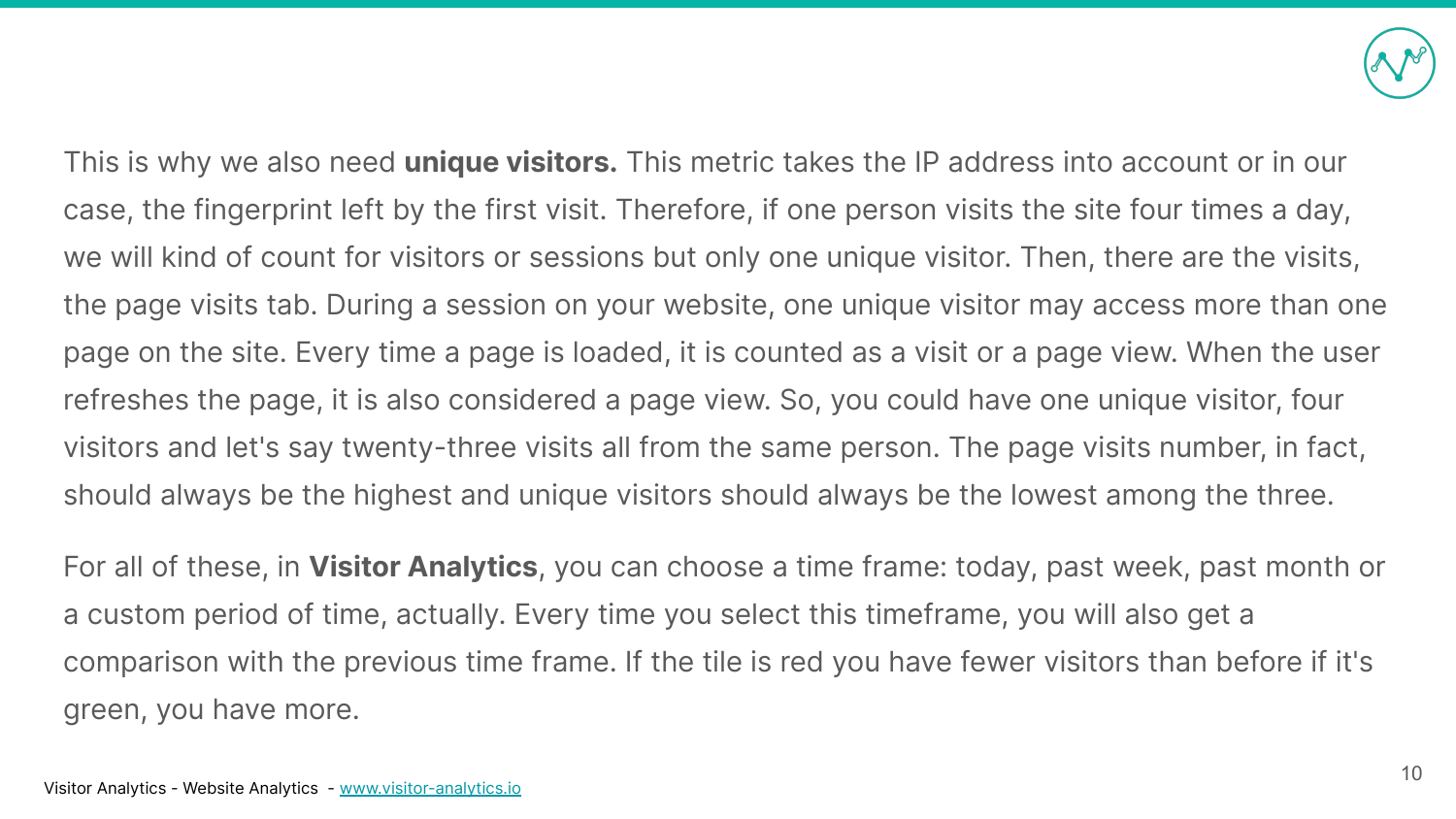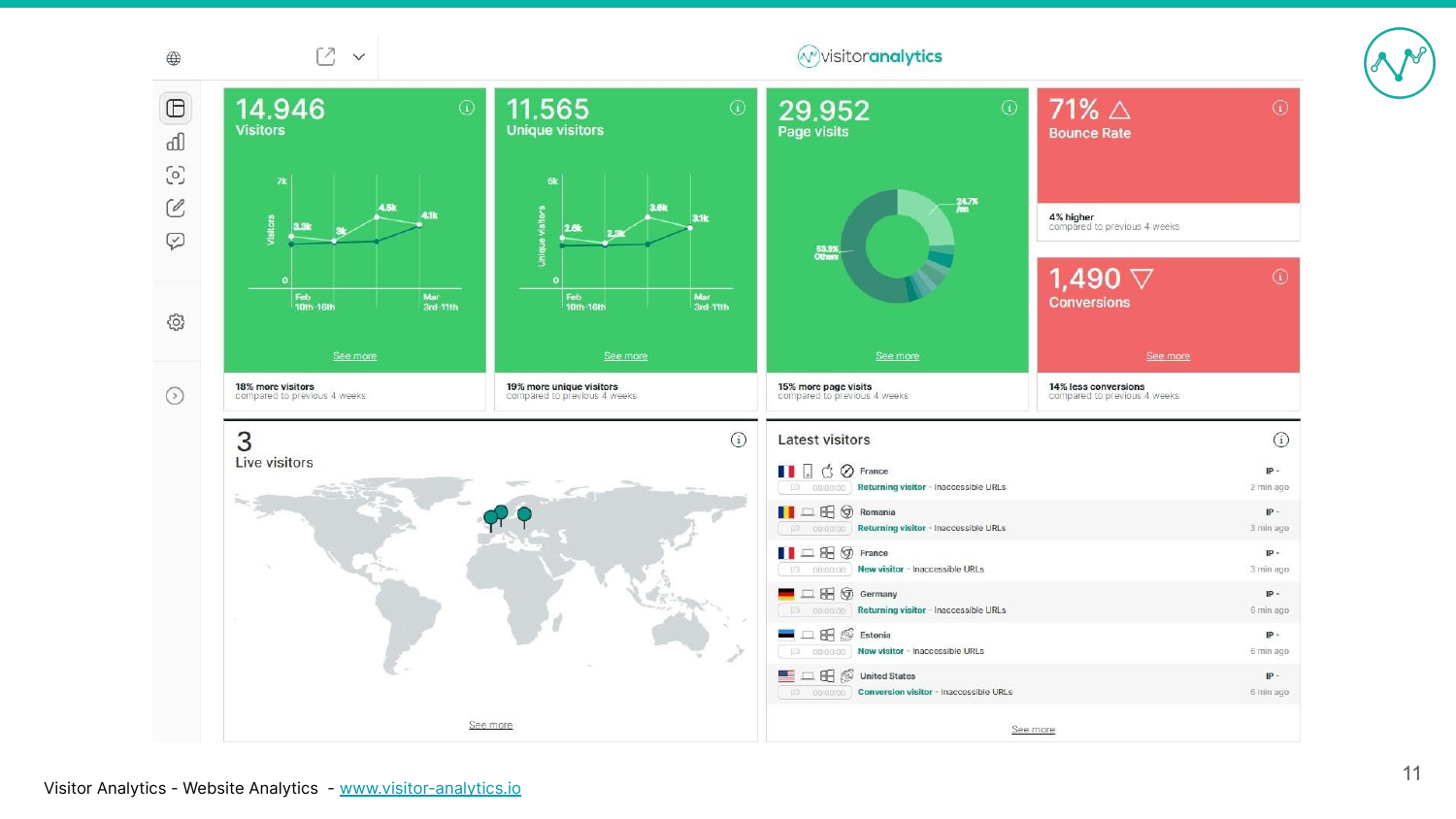

#### **Bounce Rate**

We continue with the **bounce rate and session duration**. To understand how visitors interact with your website, check the bounce rate of your site. It will show you the percentage of visitors that close your website after seeing only one page.

**There are four ways of living the website that count as bounces:** hitting the x button to close the page, clicking the back button on in the browser, writing the URL of another website in the browser tab or just becoming idle, staying on the page for a long time without any action. No matter the page they landed on if any of these happen without a visit to any other webpage on your site, they will be counted as visitors that bounced. You must look into this and find out why your visitors lost interest.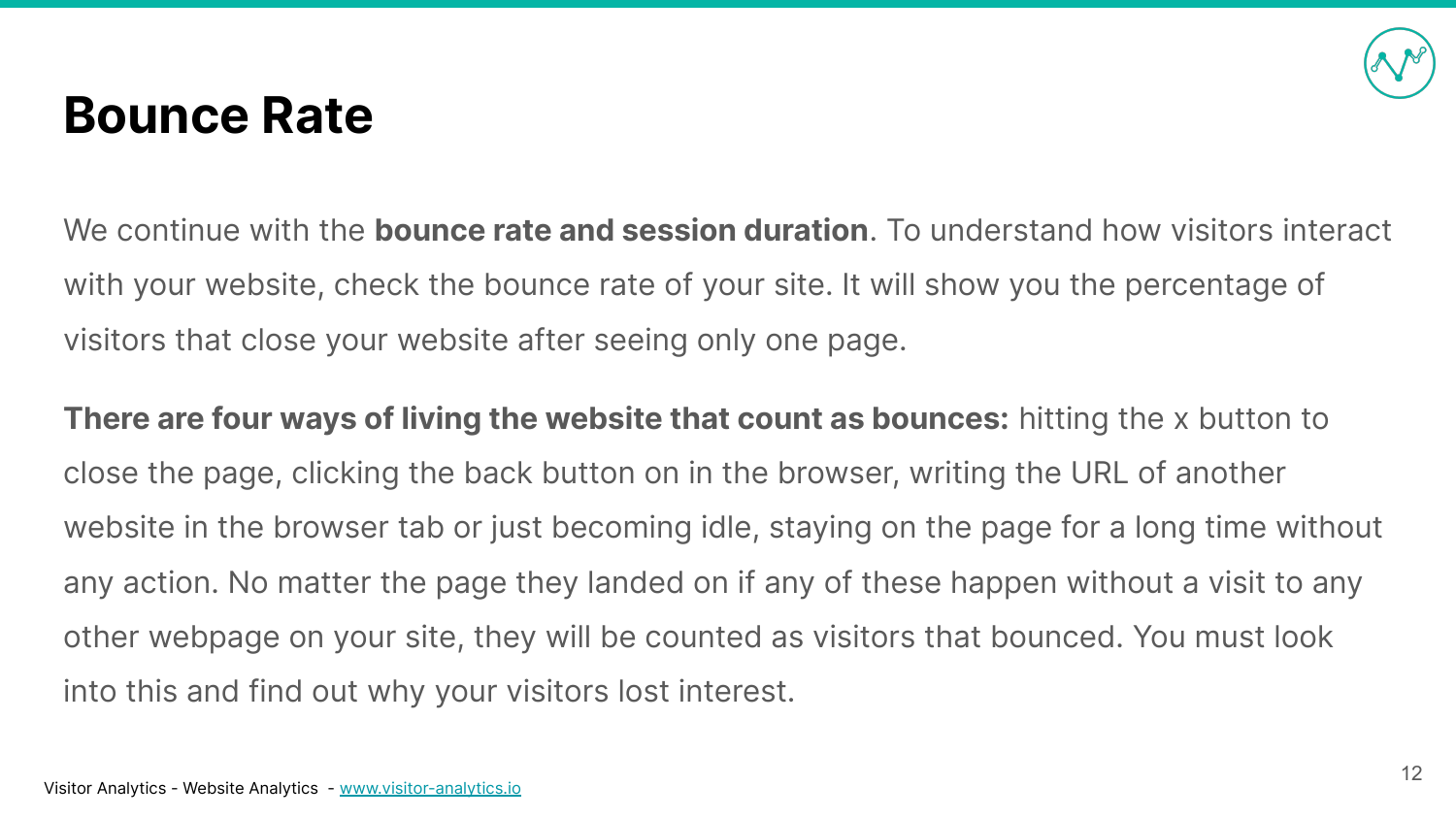

In general, you should strive to encourage visitors to navigate your site and therefore keep the [bounce rate](https://go2page.org/DMPresentation10) down. There may be exceptions to this rule, however, like websites that only consist of one page put a lot of scrolling and obviously there the bounce rate would be very high because there's only one page to navigate to. **Low session duration is also a sign that the user experience on your site may need some improvement.** So look into that as well combined with the information from the bounce rates.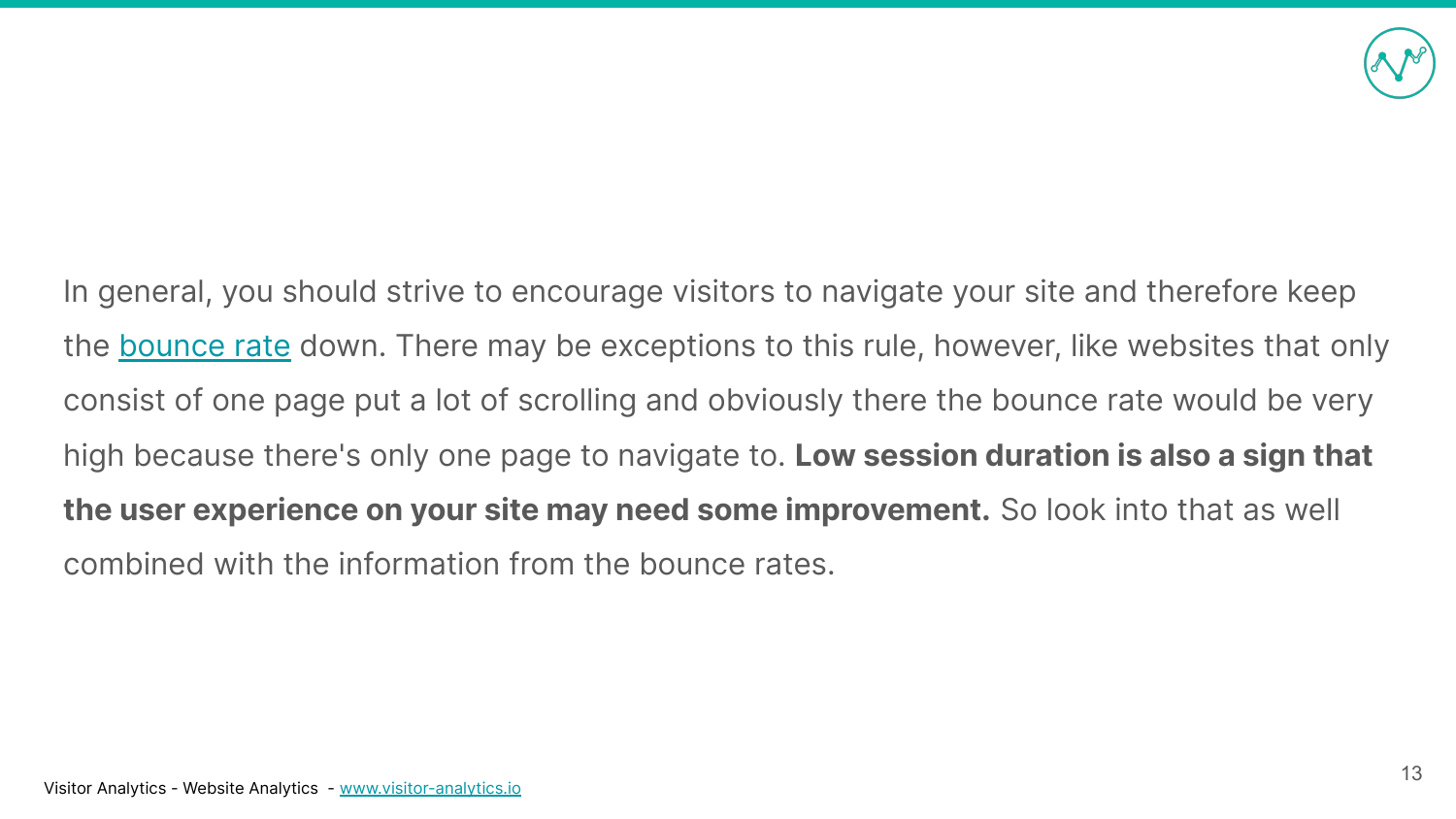

#### **Conversions**

Now, let's have a look at **conversions**. In order to have something displayed here in this box, you need to first **decide what a conversion is to you**, which page does a visitor need to reach in order for you to regard it as a valuable action. In most cases, this will be a checkout page or a sign-in page. These represent classical conversion actions that turn a visitor into a customer. So, you need to go to website settings, page settings and you will see conversion pages group. Add a **conversion page**, type a generic name for it and choose a page by just typing the name like yeah, we can choose the home page for this example. Save it and then all of the data about visits for this particular page will be stored in the conversion box in the overview. Starting from now all visits to this page will be counted as conversions and be displayed in the main overview. **The higher the number, the more customers you got.**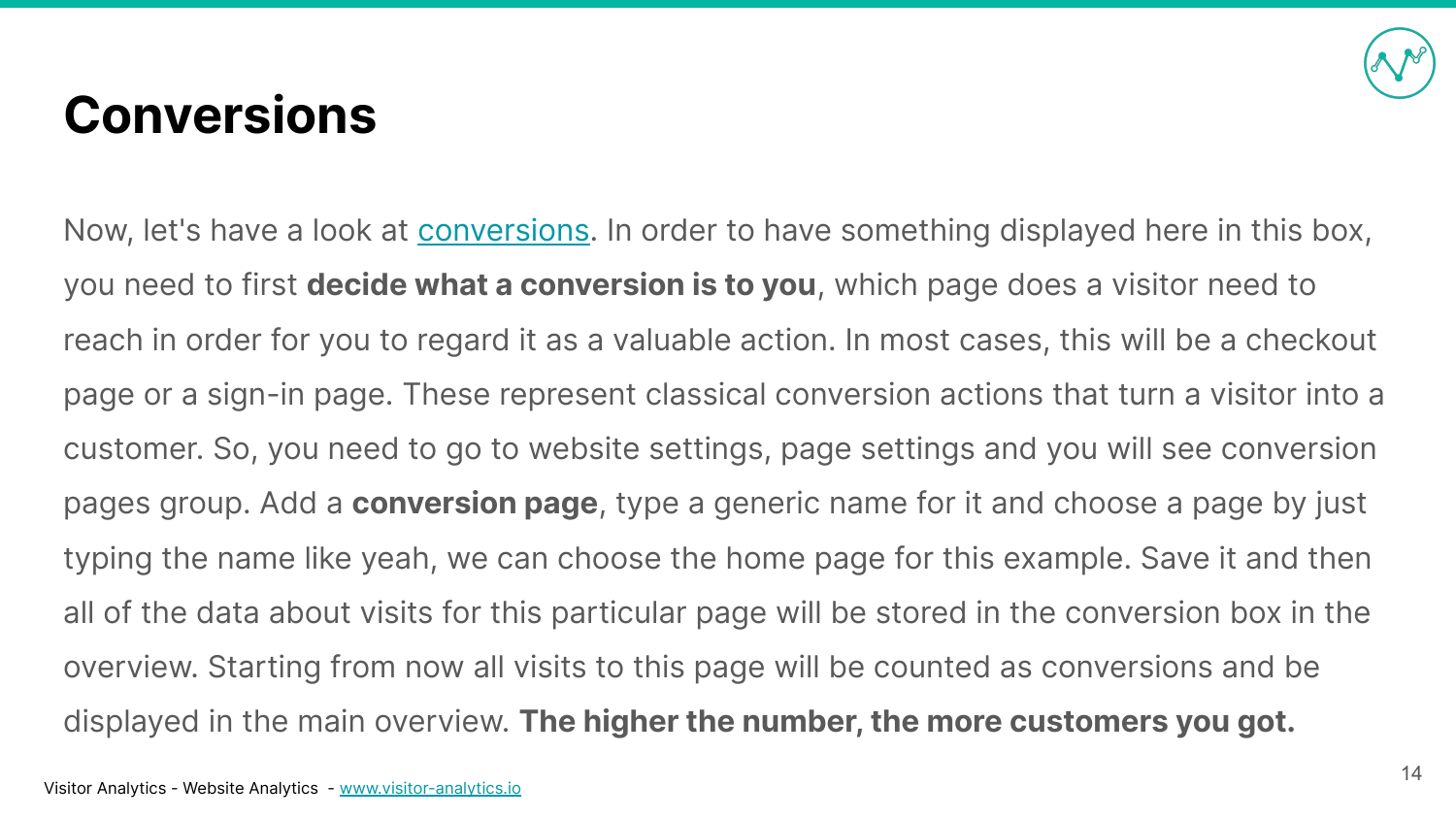

#### **Visitor Locations**

Next up, you also have an option to check <u>visitors by location</u>. You can do it either in the visitors by country map, right here where you can see where your visitors are coming from in terms of country, the region, even city and please remember that because of privacy the exact location and address will not be available to you or you can check the latest visitors table. When you can see individual information about the visitor including the **approximate location** of the user.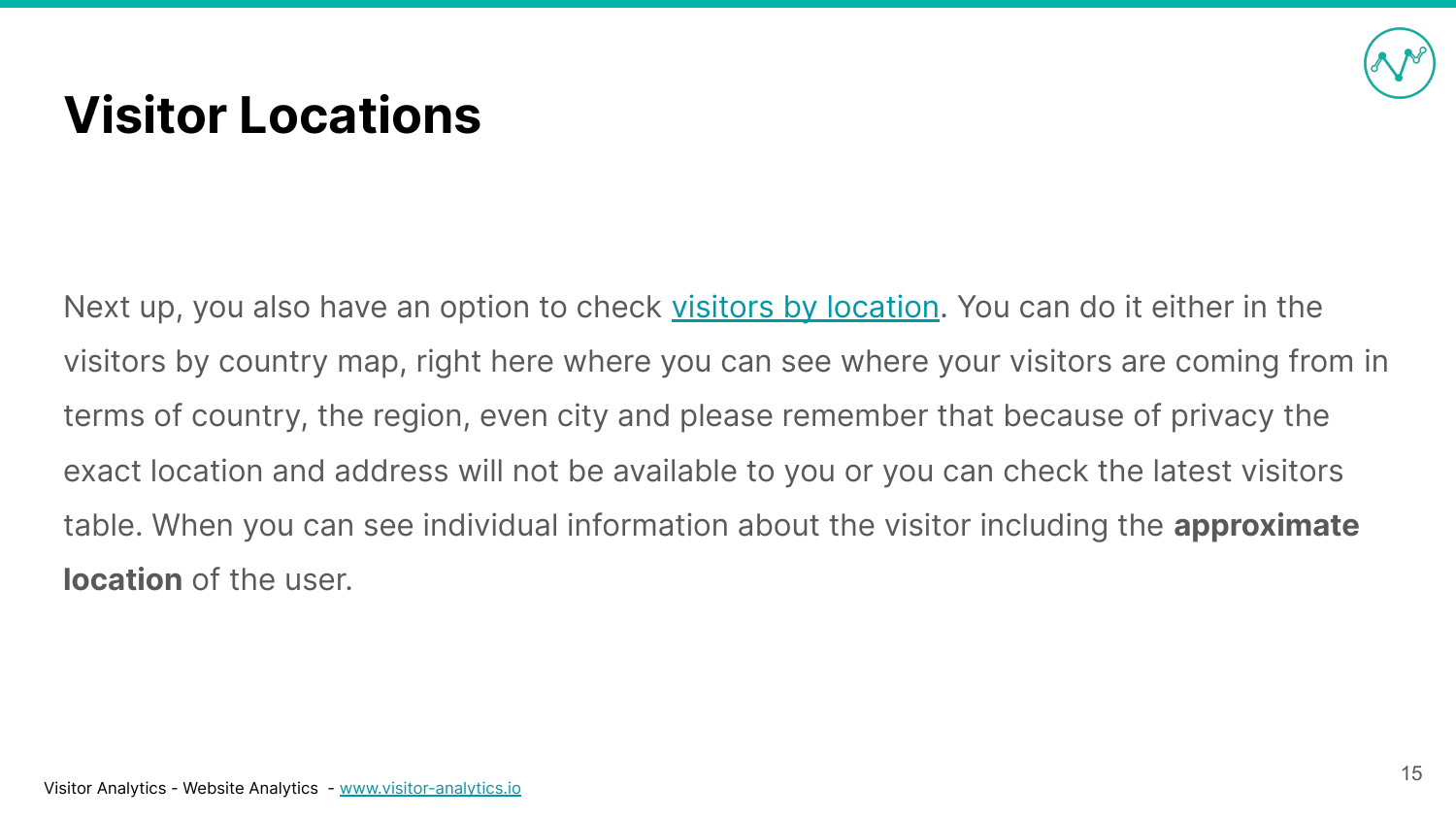

You also have a separate section for this in statistics: **visitors, countries, cities**. I'm gonna go to that section and you can see here that we have in this example the most visits come from the United States and Munich seems to be one of the top cities that we get visitors from.

Of course, this type of information is vital, especially if your business and website are targeted towards a [specific location](https://go2page.org/DMPresentation12). Like if you want a restaurant, you would definitely focus on getting visits from the city where the restaurant is located.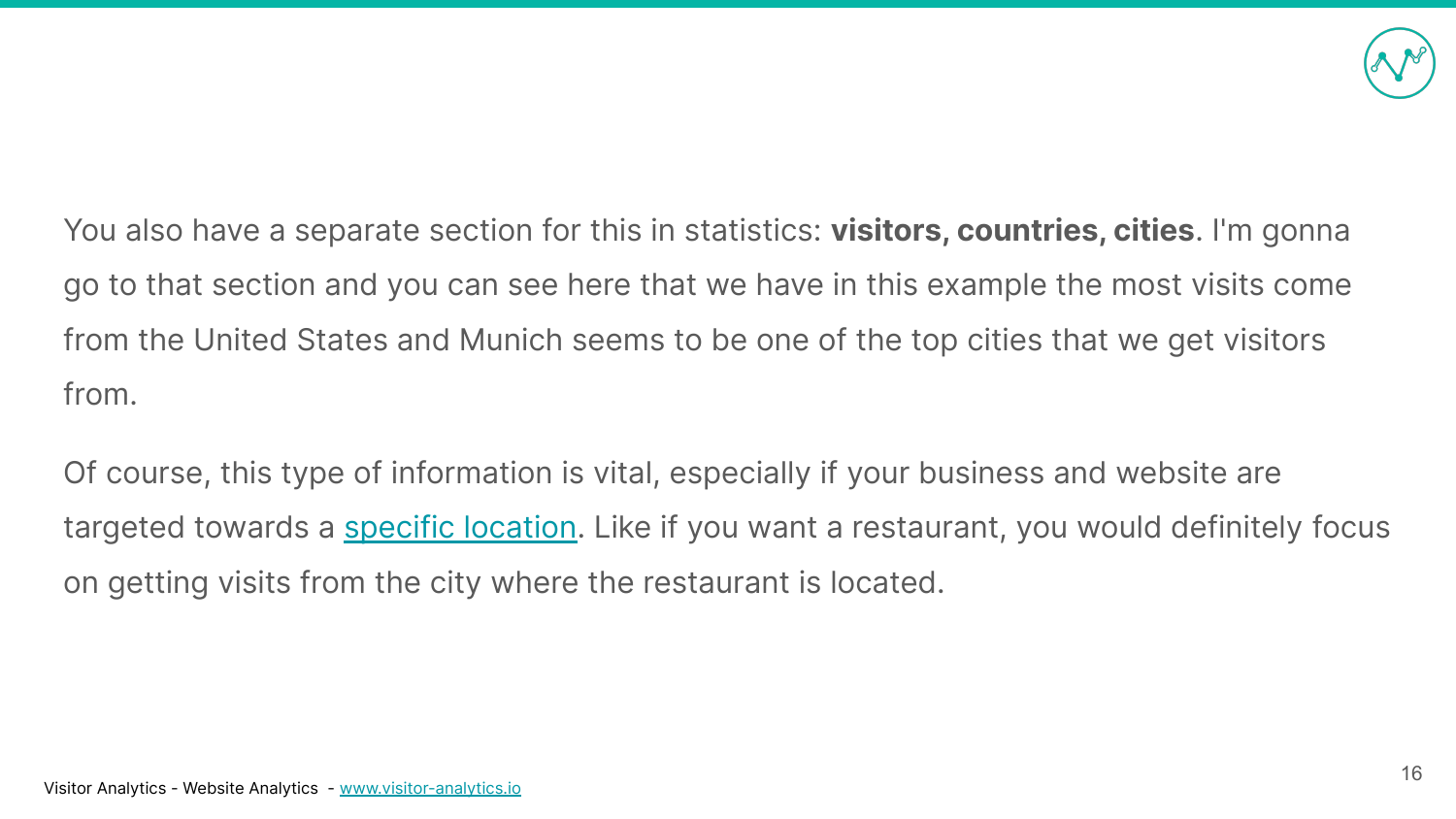

#### **Referrals and Referral Traffic**

We move forward to [referral traffic](https://go2page.org/DMPresentation13) and here the connection to our previous SEO module is the most obvious. If your **SEO** is successful, then in the top refers box you see here you will see many visits from google.com and from other search engines.

We will also get a list of the other websites that link to your site and that actually bring in visitors from those links. You can always try to improve this by creating partnerships or you place content on other websites.

Try to have **relevant content** in as many places on the internet as possible. But you already know that from the SEO module. Placing links will not only get you SEO advantages though but also potential extra traffic then your list of referrals will become longer.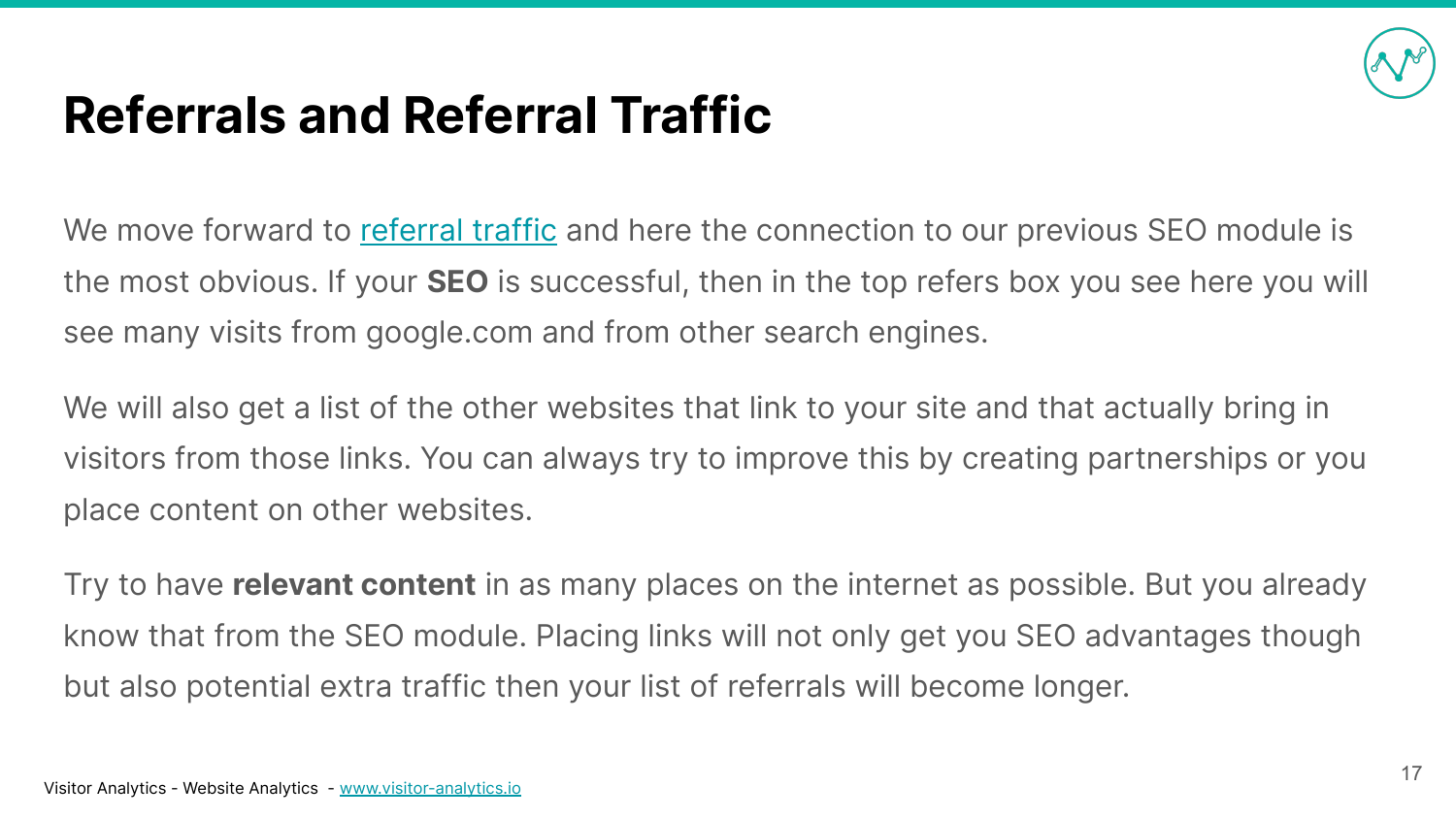

### **UTM Campaigns**

We talked about [Urchin Tracking Modules](https://go2page.org/DMPresentation14) or most commonly refer to as UTMs. we will tell you how to use them to analyze referral traffic. Sometimes you may have several links in marketing material like a mass email you send to potential customers and you would like to know exactly which of these links brought you the most traffic to your website.

Was it from a button? From a paragraph? From a linked image? If you rely only on the referral stats that we showed you before there is no way to know these particulars. You only see these clicks coming from the same source, which is your email. **UTMs are the solution** to this problem. They are parameters that you add to a link without changing its destination. At the same time, having them there provides extra information about the link and the number of visitors that reach your site through that particular URL. In practice, If you add a question mark after any URL, the parameters you add after will not alter the functionality of that link.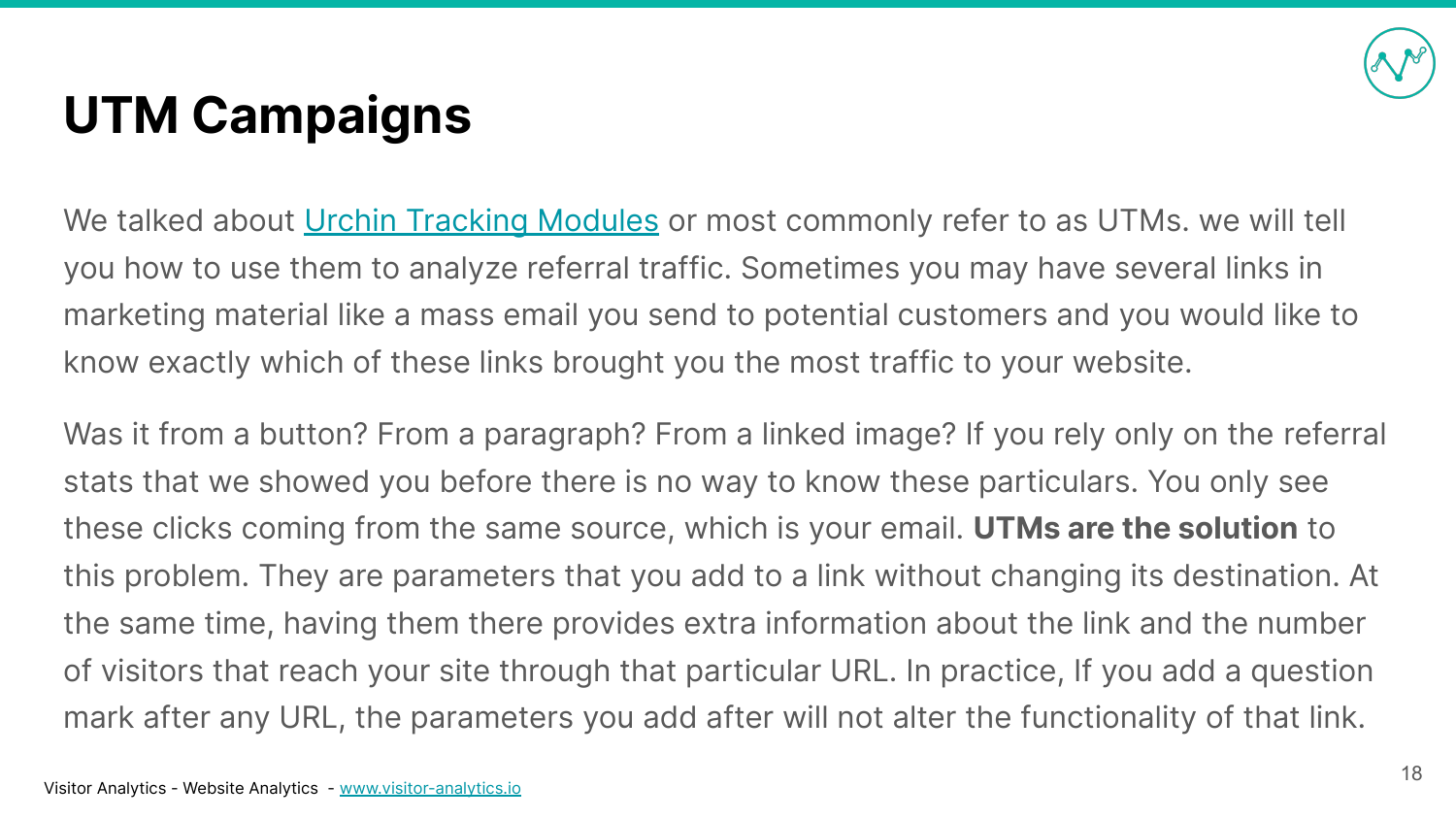![](_page_18_Picture_0.jpeg)

So, in our example about the mail, you can **add a parameter** like UTM medium equals bottom to the link from the button or UTM medium equals image to the link from the image. These will later enable you to break down the clicks on each element in your email. On the screen, you have a [UTM URL example](https://go2page.org/DMPresentation15). It looks like mumbo-jumbo, right? Well, not really, once we break it down. In translation, a visit to this URL means something like this. You have some content at http://yourdomain.com - a page that was visited when this link was clicked. The click came from Facebook. From a post that you published in February, as part of your strategy to raise awareness. Also, the referral came with the click of the "Read more" button in the post. I can get all this information just by reading the URL.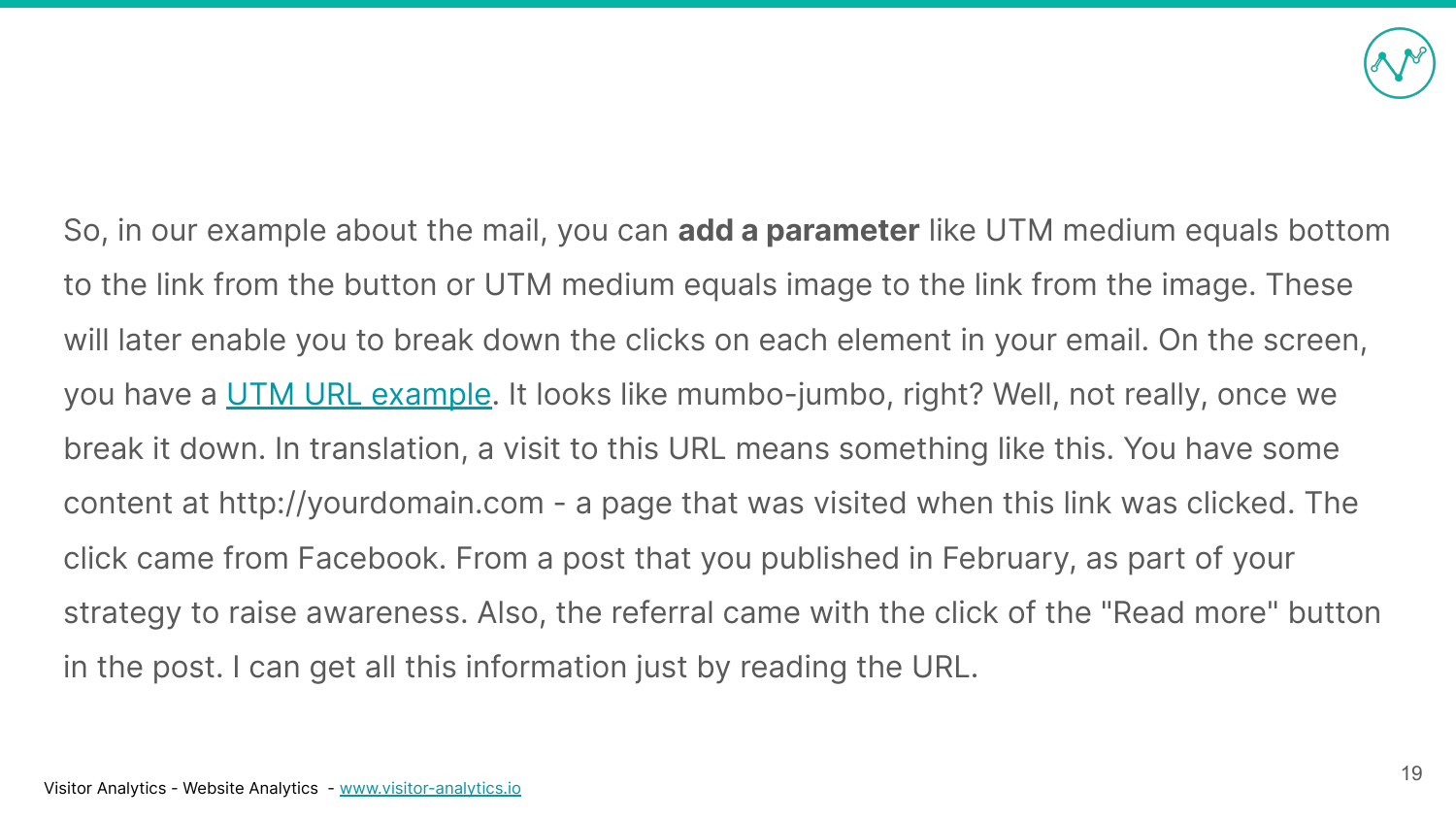![](_page_19_Picture_0.jpeg)

Remember you have the freedom to set up these parameters as you please so that you can easily organize the data in campaign reports. You don't need to know how to write UTMs yourself. You can use a [UTM URL builder](https://go2page.org/DMPresentation16) for this and, of course, Visitor Analytics can provide it for you. To create your unique URLs for each social media post, mail, any channel or containing have, just go to our page at Visitor Analytics. Fill this form with your desired **parameters**, use the generated URL on all the campaigns you needed for and we will track all the details. As you can easily see, each UTM can have a very specific purpose. You can, of course, use any other campaign you want or you can just write **UTMs** for yourself, without using a builder but no matter the tool you are using feel free to add the words that fit your campaign best and the Visitor Analytics app will track them regardless.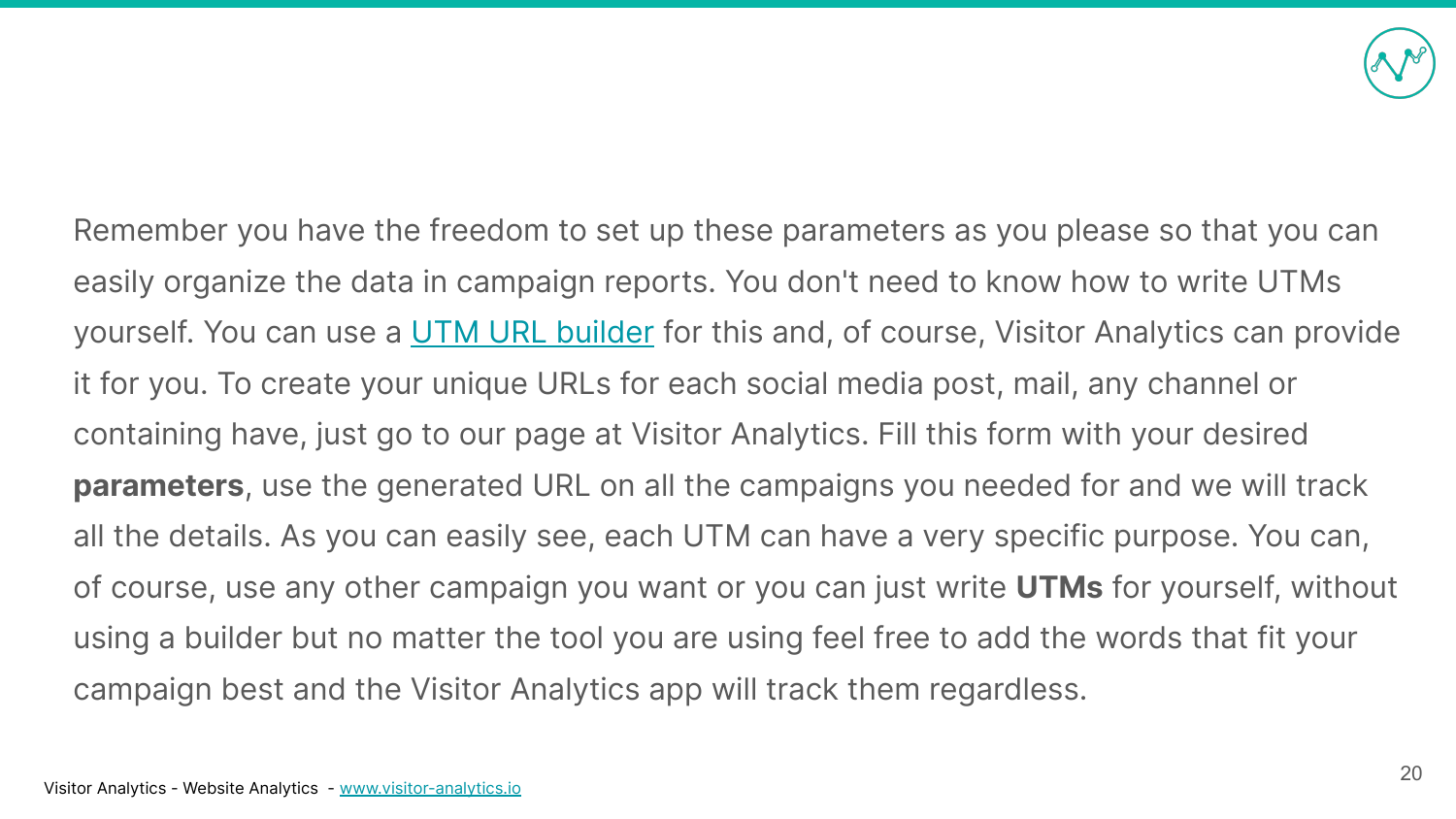![](_page_20_Picture_0.jpeg)

Now, let's go to our example. We have the field [Campaign Source](https://go2page.org/DMPresentation17). I'm going to click on it. I'm going to add the referral of traffic to my page and let's say in our example, it's a partner website we're going to call website X. Then I go down, I scroll down to campaign medium. Once you have the platform, you want to define the marketing medium as well. So, depending on what clickable elements you have on website X you can type in something like a banner ad if that's where the link is coming from or I could just write a word hyperlink if it's a click from a paragraph. Of course, you can be even more specific. If you have several banners on your website you could just try "banner ad 1" or "banner ad 2". I'm just going to stick with a banner ad for now, my example. Then we scroll down to campaigning.

You can use this field to add a name to your campaign, which will act as an identifier so that you know, two campaigns apart in the statistics. I'll just call this the June campaign. There are two optional **UTMs** to for the down: campaign term and campaign content. Use them if you have additional info you want to be very specific on each URL. You can add here whatever you want. Once you add all UTMs, just copy the enhanced URL and use it instead of your normal link.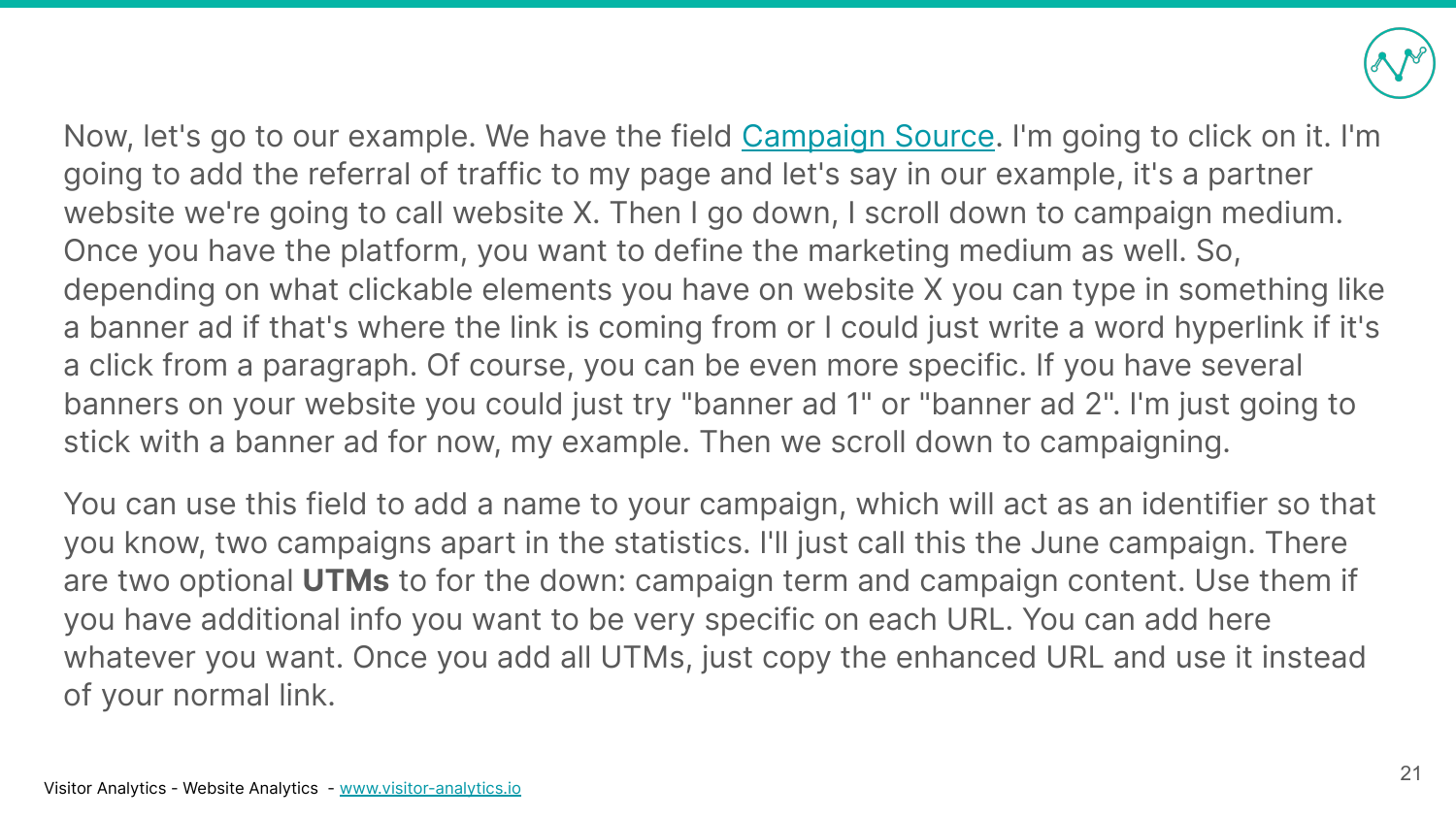![](_page_21_Picture_0.jpeg)

After setting up the **UTM parameters** and using the new enhanced URL, the next step is to monitor them with campaign reports. You can easily do this in a well-organized section of the [Visitor Analytics dashboard,](https://go2page.org/DMPresentation17) let me go there. Okay, here in campaigns. Using the campaign's menu, you can see all your campaigns inside the glass, your visitor details per campaign, a list with all your campaigns and stats, the number of visitors per each UTM source and the campaigns performance by month or by weekday. So you can easily measure your campaigns with no extra effort.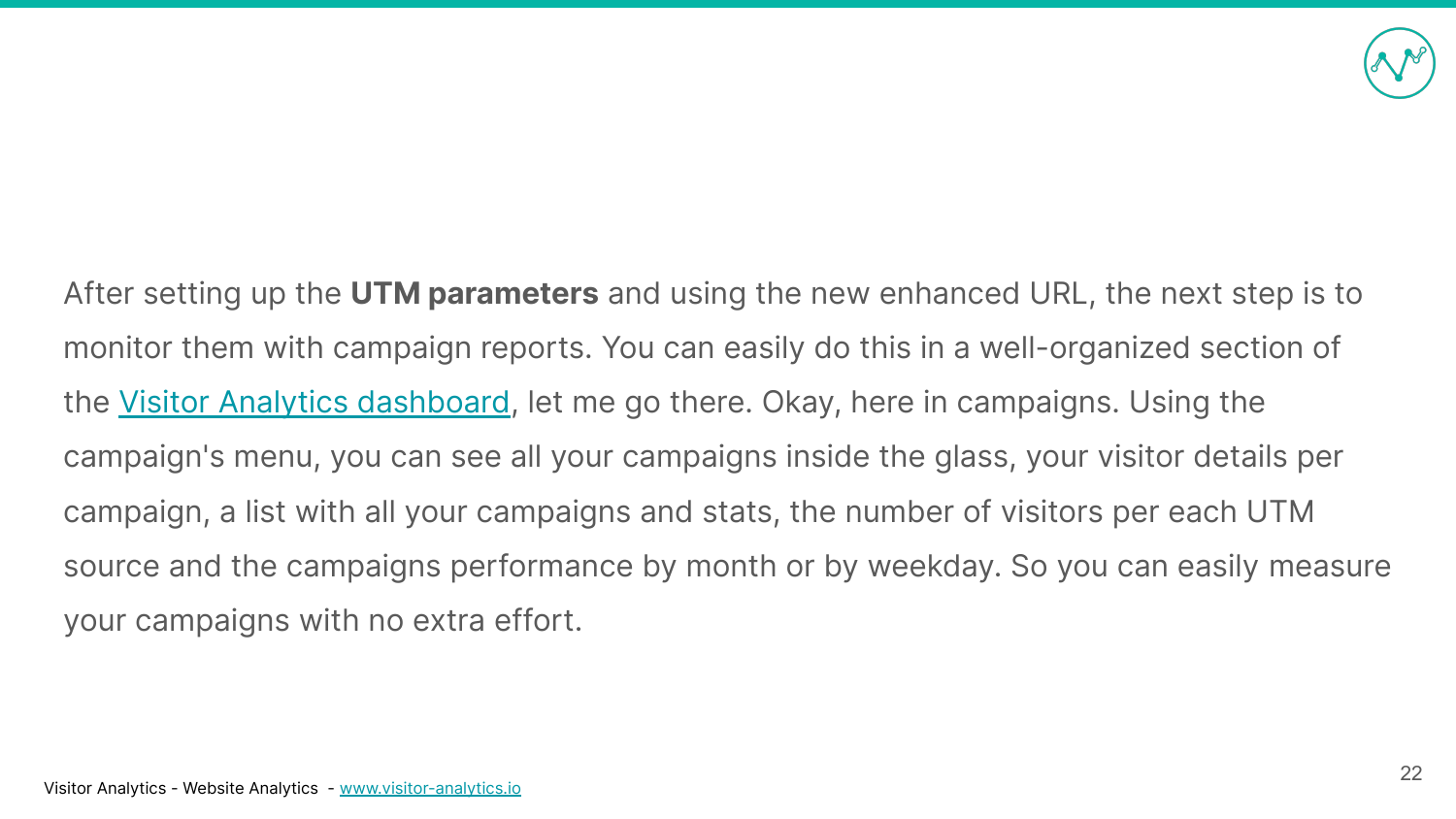#### **Devices**

Knowing the most used [browsers, devices and OSs](https://go2page.org/DMPresentation19) is crucial. Your website might work and look slightly differently on Safari, compared to Chrome. If you see a significant amount of visits from Safari, make sure you check how the site behaves on that browser. If you see that 90% of your users come from mobile devices, try to display content in a mobile friendly way and focus primarily on that, rather than desktop.

These are just some hypothetical examples of how to use this information, but insights can go a long way from here.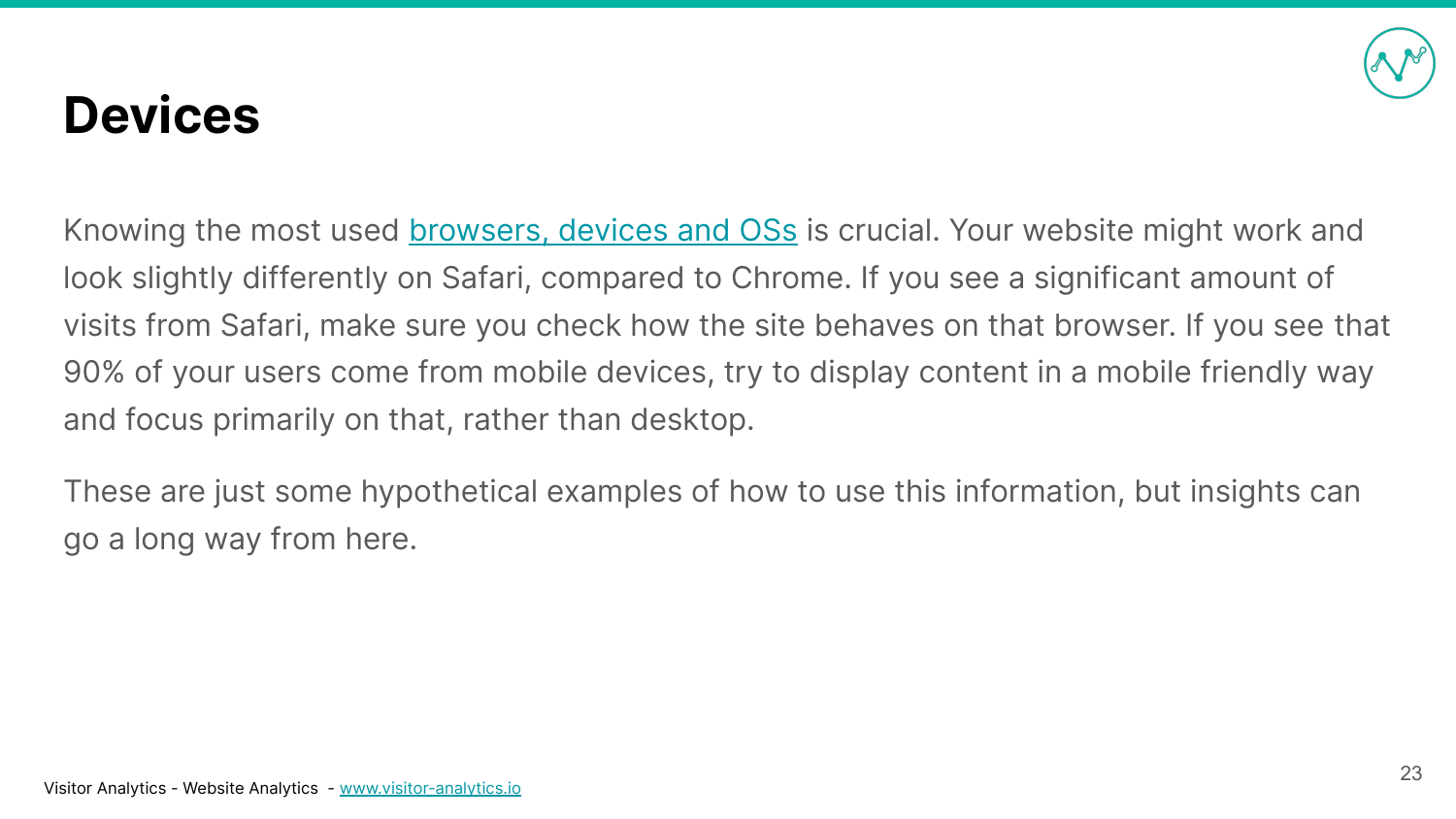![](_page_23_Picture_0.jpeg)

#### **Timelines and Traffic Charts**

There is more that we can find out about visit stats using [Visitor Analytics.](https://go2page.org/DMPresentation12) If we go to statistics, visitors, traffic charts, we can see timelines of visits and visitors per hour, per day and per month. You can select a longer time reference here, like 12 months. If you want to compare, this is by month.

That way, you know, when your audience is more active and you can post new content during that time, increasing the chance that they see it. In my example looks like Wednesdays and Thursdays are the most popular days in the past week.

So use this information wisely and post that the best time for you and your audience.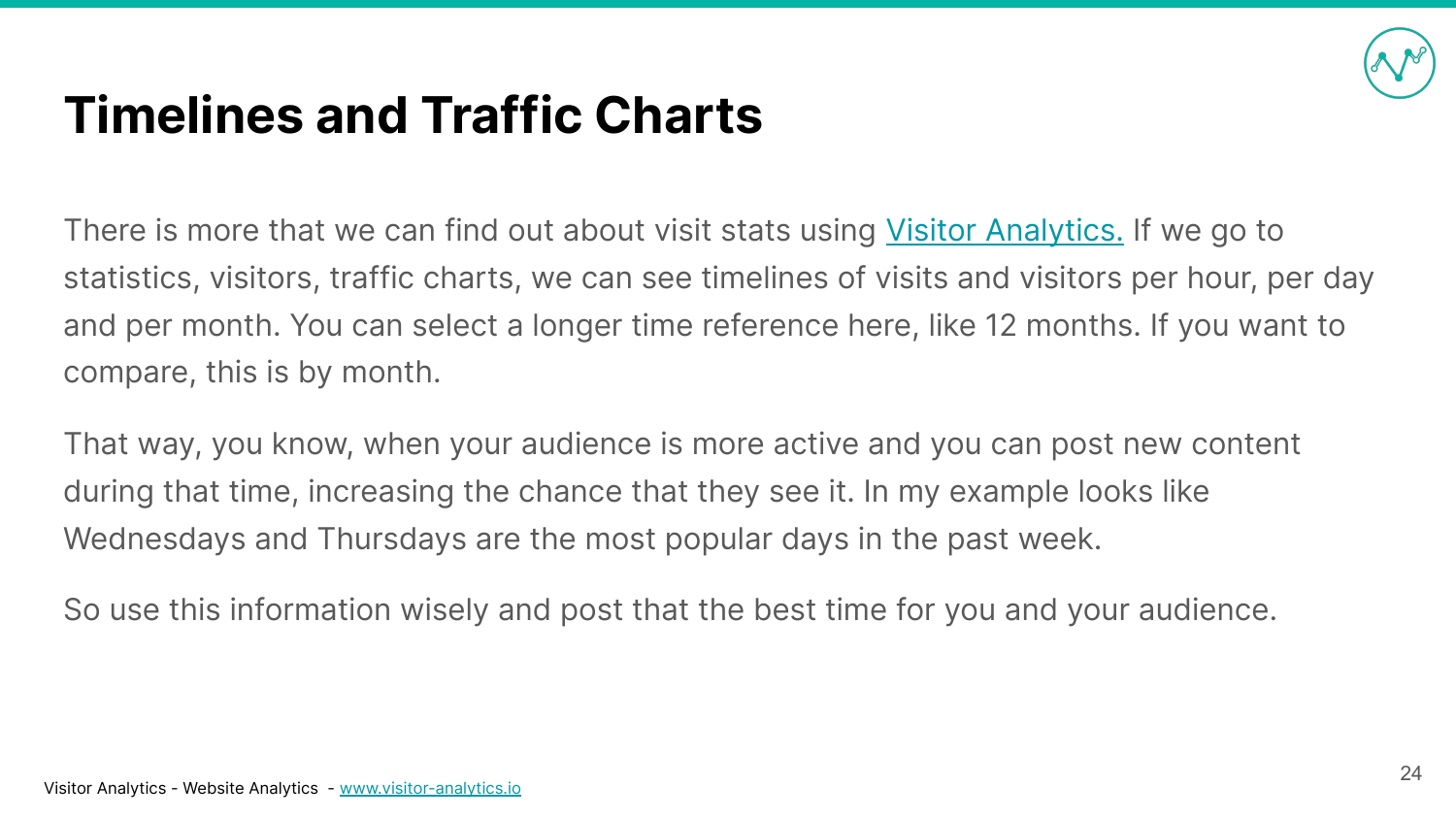![](_page_24_Figure_0.jpeg)